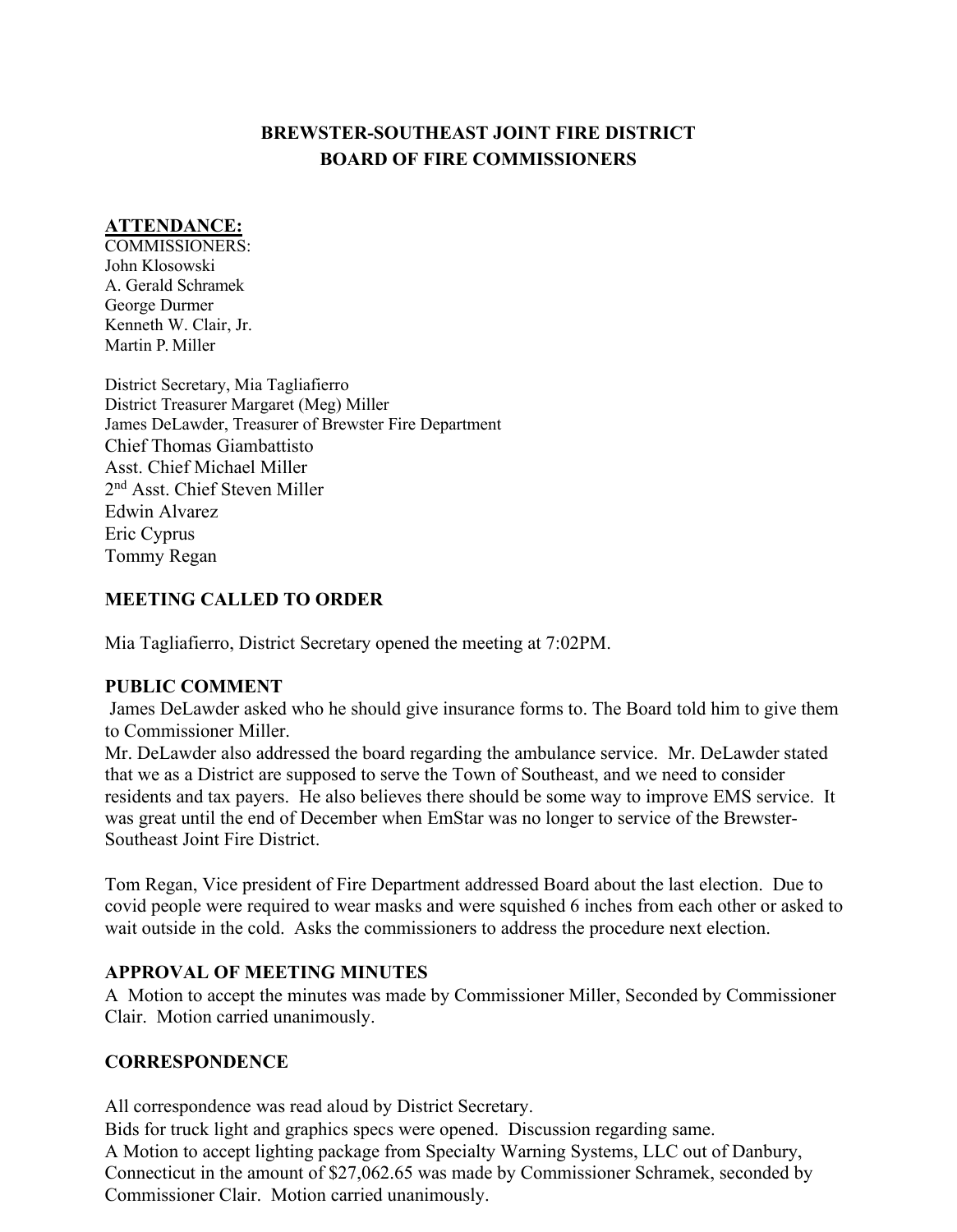A motion to accept the quote for ghost graphics from Extreme Designs in the amount of \$11,000 was made by Commissioner Miller, seconded by Commissioner Durmer. Motion carried.

#### **REVIEW AND ACCEPTANCE OF INSURANCE PROPOSAL**

A motion to accept the insurance proposal from World Insurance Associates, LLC in the amount of \$59,453.00 plus estimated surcharge for \$63.36 for a total of \$59,516.36 was made by Commissioner Schramek, Seconded by Commissioner Clair.

Motion carried.

Regular business was suspended at 7:36PM to discuss EMS. The Chiefs presented 4 proposals for EMS service. Carmel Ambulance 2 EMTs at 25/hr 24/7 \$441,696 Westchester – 2EMTs 24/7 do not provide CFR \$631,865 EmStar – 2 EMTS \$604,440 Ambulance – 1 EMT, 1 CFR \$394,200 (2 EMTs 473,400)

Discussion regarding possible options for Ambulance Service.

Michael Liguori suggests the Board should explore with town and village.

Commissioner Miller stated that one of the root causes of this issue is Putnam Ridge Also walk in medic clinic (caremount medical) is using volunteers as transport service.

John O'Lannon asked if issue with Putnam ridge was ever addressed with town board. The Board said it was addressed years ago, and it was the Town Board's opinion that there could not be another ambulance.

Tom Regan further clarified concerns with Caremount Medical (having 4 floors and urgent care) sending patients in volunteer ambulance to hospital.

The Chief's proposal is 1 EMT and 1 CFR from Ambulance 24/7 care in Brewster-Southeast Joint Fire District's equipment. The Chiefs feel it is more cost effective and allows monthly payments. All policies and guidelines of the District/Dept. would be implemented.

Lengthy discussion regarding increase in taxes and ask for more money next budget. Michael Liguori suggested exhausting all other options before raising taxes and asking for more funding.

A Motion to make an emergency expenditure for ambulance service pending counsel's review of contract for \$32,850 for one month made by Commissioner Miller 2<sup>nd</sup> by Commissioner Clair. Motion carried.

A Motion to continue to search all other cost-effective options for EMS including the Town of Southeast Town Board made by Commissioner Schramek, 2nd by Commissioner Durmer. 5-0

#### **COMPUTER/COMMUNICATIONS/RADIOS**

Commissioner Miller received a proposal from Winslow Technology for kiosk replacement. Will hold off for now and present at a later date.

The Board will establish account with Goosetown Communications in Orange County for supplies.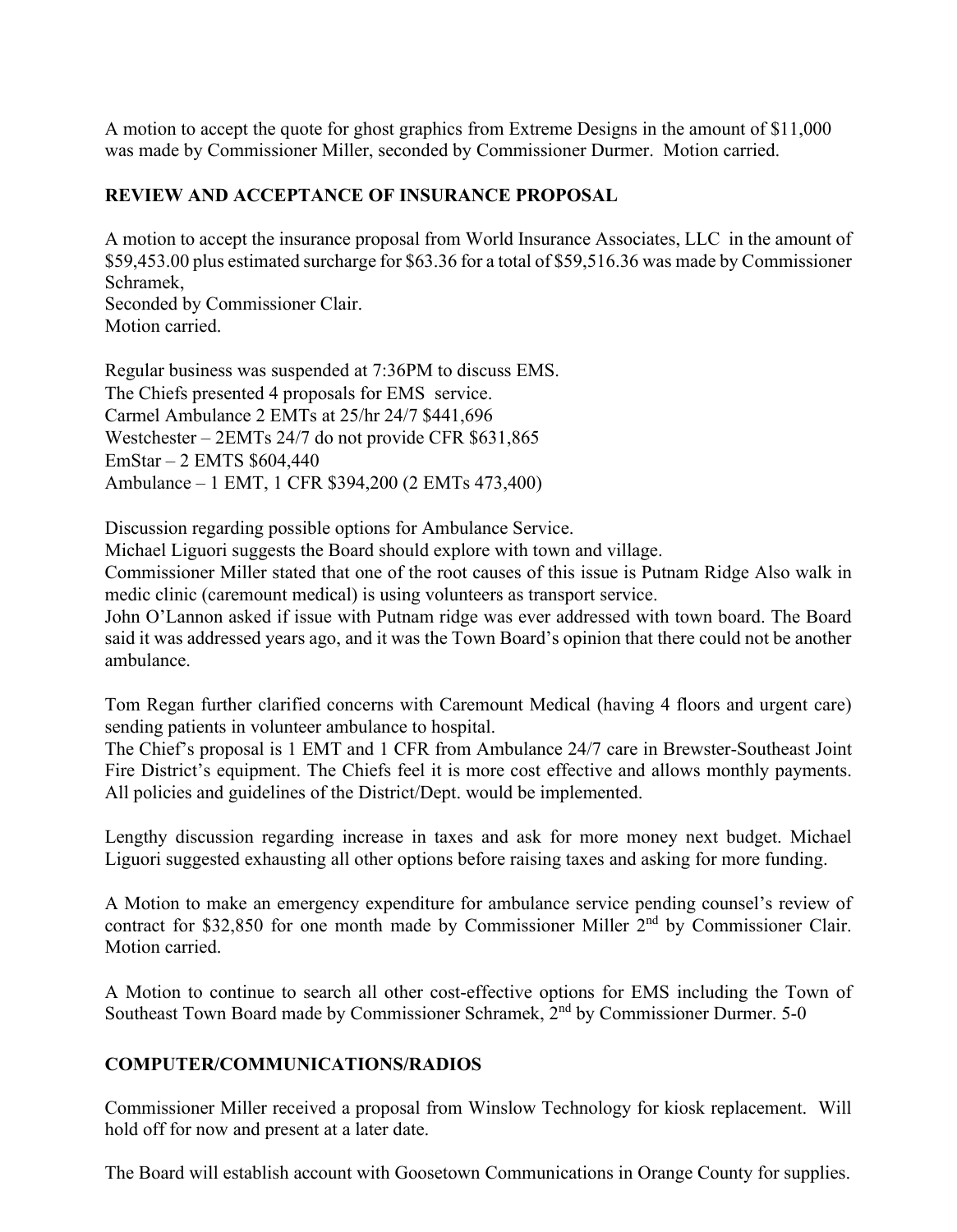Nothing to report on radios.

## **FACILITIES**

. Motion to do RFP for washer and gas dryer made by Commissioner Klosowski, seconded by Commissioner Miller. Motion carried.

Dutchess Doors repaired the doors.

Pump has been fixed and safety has been put on.

The engineer said the weight of the siren is not an issue.

### **FIRE AND EMS EQUIPMENT**

Request for equ

### **FIRE PREVENTION**

Nothing to report.

## **INSURANCE CLAIMS/VFBL**

Nothing to report.

## **LEGAL CONTACT/REPORTS**

Michael Liguori reported that Pine Street Brokers has agreed to take back the Milltown property.

### **LOSAP**

Nothing to report.

### **OSHA MANDATES**

Makeups are 90% done. Remainder of Physicals are being done in March. Annual hose testing is being done in September.

### **VEHICLE MAINTENANCE**

| Vehicle        | $B$ eginning<br>Mileage | Ending Mileage | Total Monthly<br>Mileage | Work Performed                         |
|----------------|-------------------------|----------------|--------------------------|----------------------------------------|
| $ 11 - 1 - 1 $ |                         |                |                          |                                        |
| $ 11 - 1 - 2 $ | 50,608                  | 50,790         | 182                      | Oil change at<br>Frank's<br>Automotive |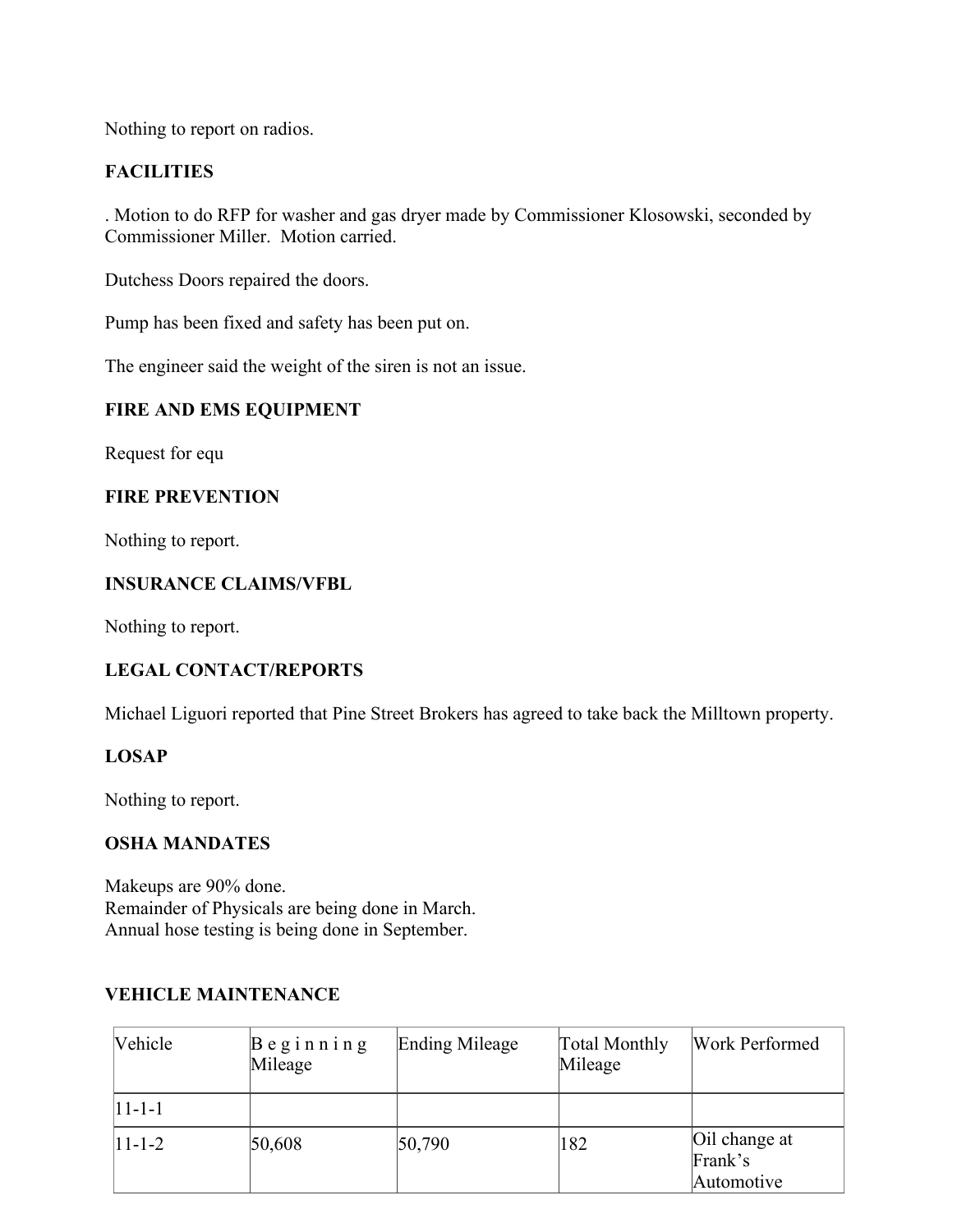| $ 11 - 1 - 3$ | 12C<br>170<br>$\rightarrow$<br>v. 1 J v | $\epsilon$<br>70,666 | 1330 |  |
|---------------|-----------------------------------------|----------------------|------|--|
|               |                                         |                      |      |  |

#### **RECRUITMENT AND RETENTION**

Nothing to report.

#### **CHIEF'S REPORT**

Members need gear. 6 sets, 3 sets are expired and 3 sets for probationary members.

14ft ladder, helmet and halogen were burned in fire last week. The Chiefs will get the prices of the items to Commissioner Schramek for insurance claim.

A quote from Somers Metal Works for \$800 for prop base for drill ladder.

Members are asking for smoke machine for training. Commissioner Klosowski believes there is one in the shed. The cost for the machine, fluid and pvc is \$334.94.

Chiefs presented a quote for tire chains from St. Pierre of Connecticut Tire Chains & Traction Devices for \$6,389.40.

A motion to purchase the chains from St. Pierre of Connecticut Tire Chains & Traction Devices in the amount of \$6,389.40 was made by Commissioner Clair, seconded by Commissioner Durmer. Deputy Chief DeSantis needs fire house for plant sale in April. Ok with all Commissioners.

#### **NEW APPARATUS**

UTV 11-8-1: 2 weeks delivery date, just needs radios installed

#### **FIRE ROADS**

.

Commissioner Durmer reports that there are some overgrown fire roads and Marvin Avenue is blocked by a fallen tree. He will work with the Highway Supervisor.

#### **ADP PAYROLL**

ADP Payroll has been adjusted to reflect raises.

#### **OLD BUSINESS**

Nothing to report.

#### **NEW BUSINESS**

Nothing to report.

#### **ACCEPTANCE OF BILLS/VOUCHERS**

A motion to accept all of the bills and vouchers was made by Commissioner Miller 2nd by Commissioner Schramek.